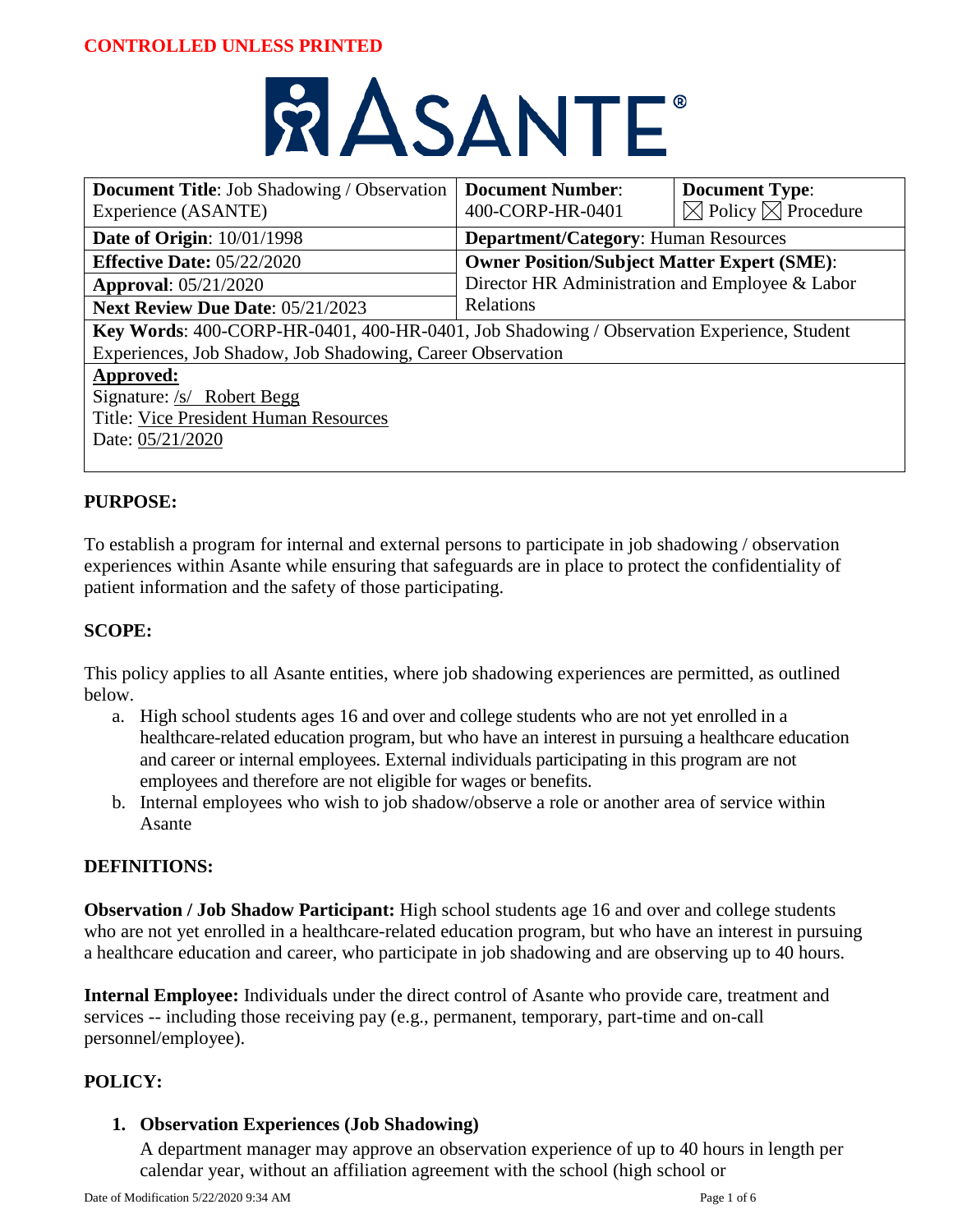college/university). The observation/shadow participant must have an Asante employee who has agreed lead their experience.

In planning for the observation experience, the department manager discusses with the participant the appropriate attire, as well as safety issues, infection control and confidentiality related to the experience. Experiences are planned with the manager or designee. The manager has the right and responsibility to deny or discontinue the observation experience when it is in the best interest of patient care and staff job responsibilities.

After patient consent received, job shadows and observations may be limited in the following areas:

- Family Birth Center
- Operating Room

Job shadows and observations are prohibited in the following areas for external participants. Job shadows and observations are allowed in these areas only for internal employee observations:

- Emergency Department
- Behavioral Health areas

Job Shadowing participants will not wear a lab coat, scrubs or any clothing that might indicate they are a healthcare provider unless the preceptor/sponsor determines that protective clothing is necessary for the safety of the patient or student.

If a participant wishes to volunteer to gain further exposure and experience in the healthcare field and is willing to make at least a six-month commitment, the participant may apply to become a volunteer (exclusions for internal employees may apply). These volunteer experiences are coordinated by the Volunteer Services Department at each entity.

To minimize exposure to and transmission of seasonal influenza, all participants who have not received a flu vaccination that is current at the time of the observation experience will be required to wear a mask during our "Mask On" period, which is based on regional and national influenza surveillance data. This time frame is typically between October  $1<sup>st</sup>$  and March  $31<sup>st</sup>$ . Please refer to Influenza Vaccination and Masking Policy (400-ACCR-QM-0021) for more information.

#### **2. Observation Experiences (Job Shadowing)**

A department manager may approve an observation experience of up to 40 hours in length per calendar year, without an affiliation agreement with the school (high school or college/university). The observation/shadow participant must have an Asante employee who has agreed lead their experience. All participants must complete the Asante Walk In My Shoes Application Form 400-NPD-0007 (internal employees) or the Job Shadow/Observation Confidentiality of Information Agreement Form 400-HR-0219 and the External Job Shadowing/Observation Request & Commitment and Agreement Form 400-HR-0028 (external participants).

In planning for the observation experience, the department manager discusses with the participant the appropriate attire, as well as safety issues, infection control and confidentiality related to the experience. Experiences are planned with the manager or designee. The manager has the right and responsibility to deny or discontinue the observation experience when it is in the best interest of patient care and staff job responsibilities.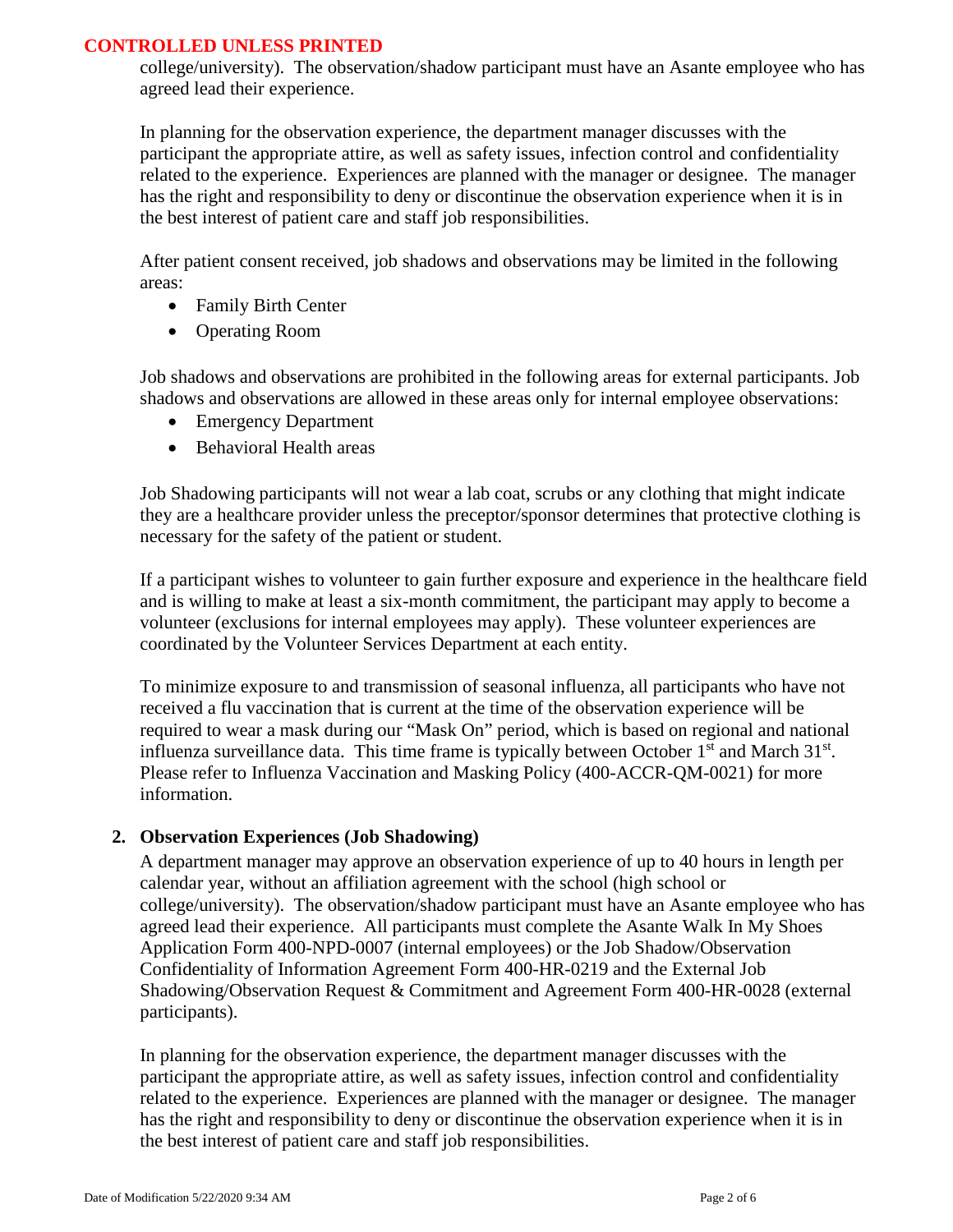After patient consent received, job shadows and observations may be limited in the following areas:

- Family Birth Center
- Operating Room

Job shadows and observations are prohibited in the following areas for external participants. Job shadows and observations are allowed in these areas for internal employee observations:

- Emergency Department
- Behavioral Health areas

Any direct interaction with patients and/or observation of patients by external job shadow individual requires documented patient consent prior to any services received. The provider or nursing staff must introduce the individual as a job shadowing participant and ask the patient if they are comfortable with the individual observing. If the patient does not consent, the individual must step out of the room.

Job Shadowing participants will not wear a lab coat, scrubs or any clothing that might indicate they are a healthcare provider unless the preceptor/sponsor determines that protective clothing is necessary or required for the safety of the patient or student. External job shadow participants must obtain a temporary badge through Security per the Identification Badges (400-PE-0124).

If a participant wishes to volunteer to gain further exposure and experience in the healthcare field and is willing to make at least a six-month commitment, the participant may apply to become a volunteer (exclusions for internal employees may apply). These volunteer experiences are coordinated by the Volunteer Services Department at each entity.

To minimize exposure to and transmission of seasonal influenza, all participants who have not received a flu vaccination that is current at the time of the observation experience will be required to wear a mask during our "Mask On" period, which is based on regional and national influenza surveillance data. This time frame is typically between October  $1<sup>st</sup>$  and March  $31<sup>st</sup>$ . Please refer to Influenza Vaccination and Masking Policy (400-ACCR-QM-0021) for more information.

# **3. External Participant Guidelines**

Participants must meet the following criteria to be eligible to for an observation experience:

- Cannot perform any direct patient care
- Must be enrolled in High School or a non-healthcare College program
- Must be 16 years or older, and parental permission is required if under 18 years of age
- No hands-on experience; one shadowing participant per department at a time

#### **4. Internal Employee Job Shadow/Observation**

Asante employees may shadow in other departments in support of their long-term career development and growth. To be eligible to participate in a job shadow experience, the employee first discusses the opportunity and area of interest with their direct leader. The employee then completes the Asante Walk in My Shoes Application Form and the leader of the department of interest will be contacted to coordinate the details, to include time, date, role to shadow, etc. This job shadow opportunity is typically unpaid and must be scheduled as not to conflict with the home department scheduling needs and demands.

# **5. Exceptions**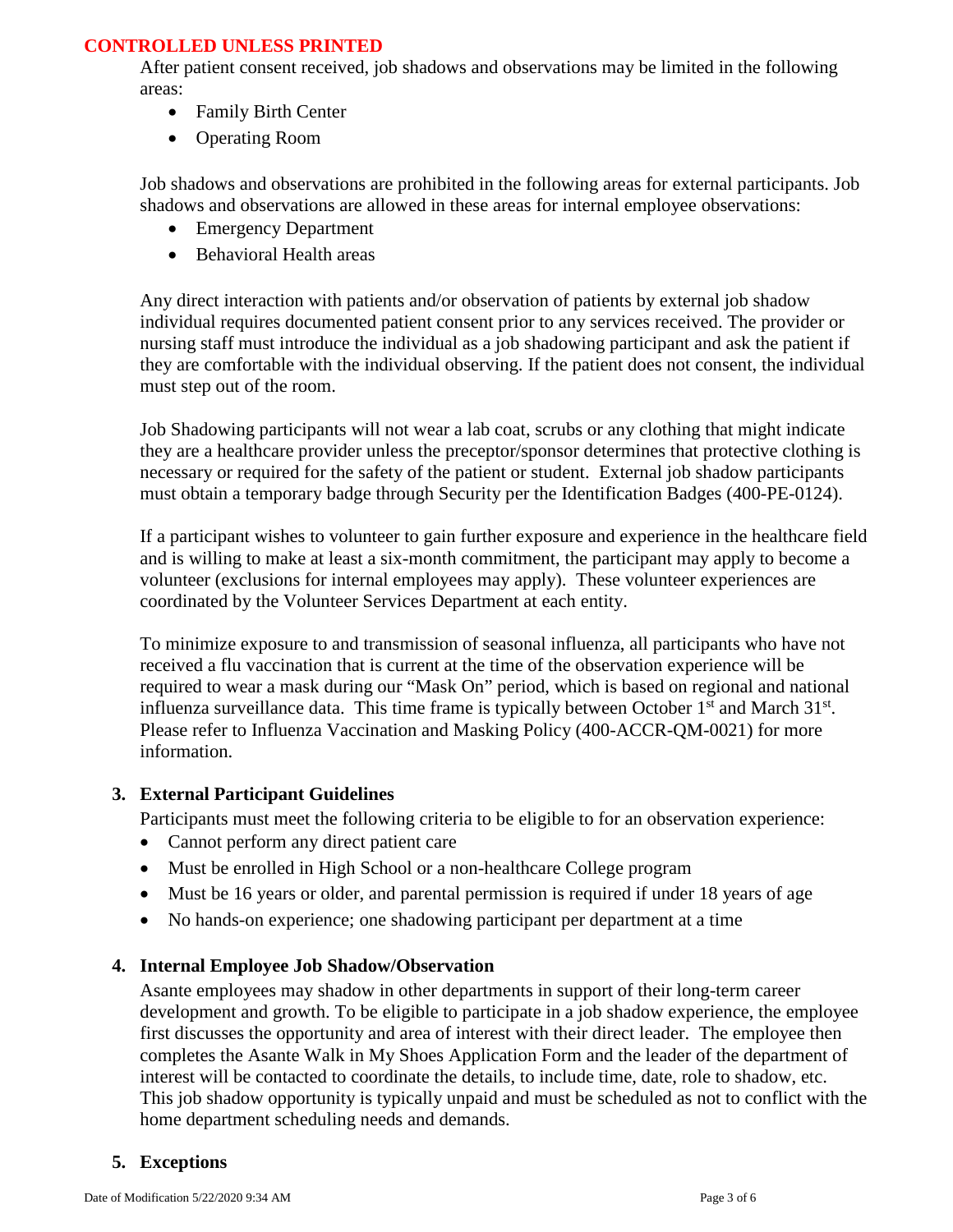Any exceptions to policy must be agreed upon with the Director of HR Administration and Employee and Labor Relations and the Compliance Officer prior to the experience.

#### **PROCEDURE:**

- 1. **External Job Shadow / Observation participants must fill out and provide the following documentation**:
	- A. *External job shadow/observation participants* must fill out and provide the following documentation:
		- i. Job Shadow/Observation Confidentiality of Information Agreement Form 400- HR-0219
		- ii. External Job Shadowing/Observation Request & Commitment and Agreement Form 400-HR-0028
		- iii. Current Immunization Records
		- iv. The completed forms are to be retained by the leader of the department in which the shadow was conducted.

#### 2. **Internal Asante employee Job Shadow Participants must complete**:

- a. The Walk in My Shoes Internal Application Form 400-NPD-0007 and expected to:
	- i. Understand the job shadow/observation is voluntary, unpaid time that does not conflict with scheduled work shifts, unless otherwise arranged with manager or supervisor.
	- ii. Follow the job shadow/observation process found on the Walk in My Shoes Internal Application Form
	- iii. On the date of scheduled shadow, show up in appropriate attire and introduce yourself to the team.
	- iv. At the end of your shadow experience, log into ALEC to complete the post shadow survey. Your comments may be shared with leadership teams.
	- v. Completed form is retained by both the home department leader and the receiving department leader.

#### **RELATED RESOURCES**

For student education guidelines, refer to policy 400-PCS-NPD-0011.

#### **REFERENCES:**

Asante Walk in My Shoes Application Form 400-NPD-0007

Job Shadow/Observation Confidentiality of Information Agreement Form 400-HR-0219 External Job Shadowing/Observation Request & Commitment and Agreement Form 400-HR-0028 Student Education Guidelines 400-PCS-NPD-0011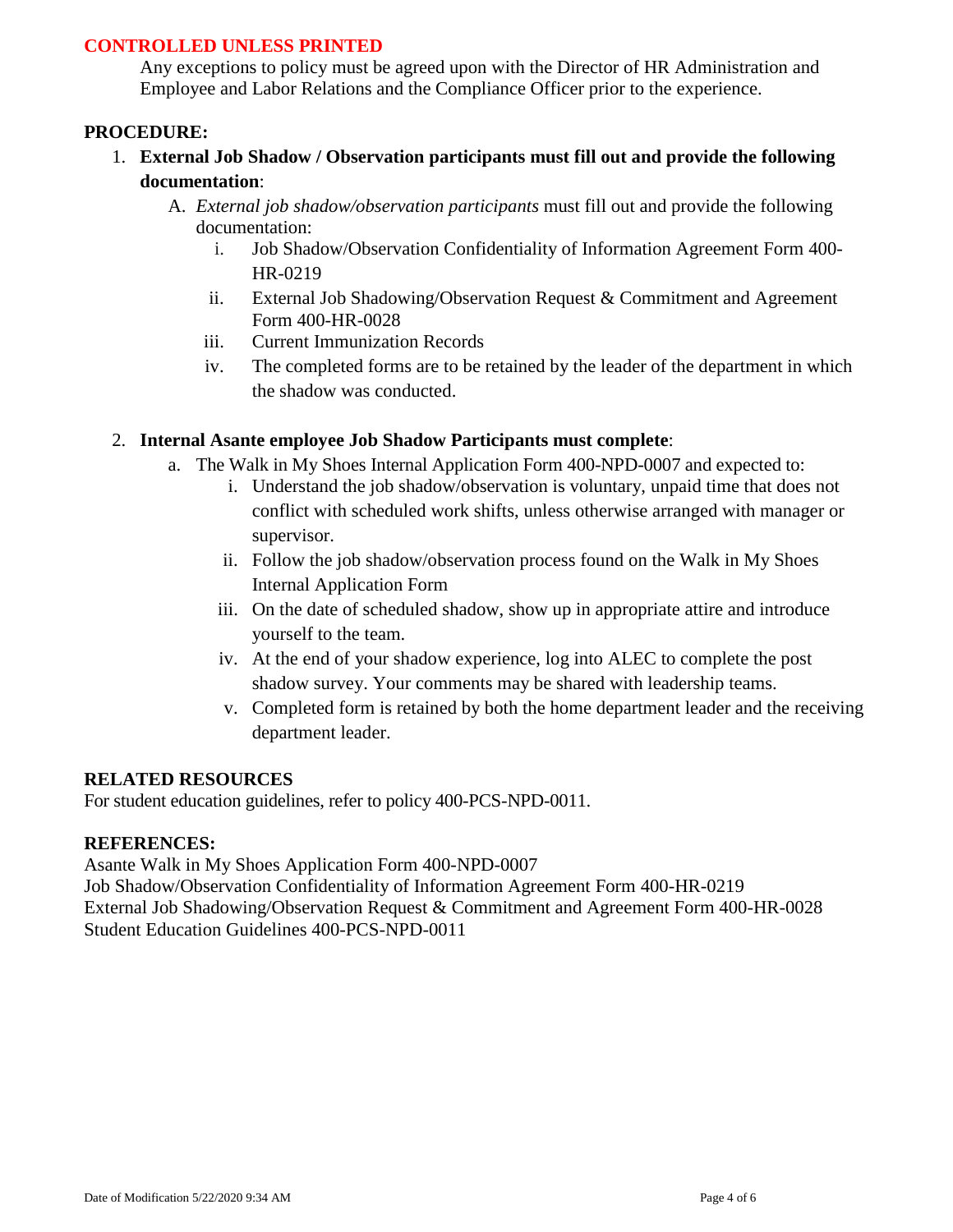# **CONTROLLED UNLESS PRINTED SUBMITTED BY:**

| Name / Position                                                          | Date       |
|--------------------------------------------------------------------------|------------|
| Barbara McLaren, Executive Assistant/HR Policy Administrator             | 05/22/2020 |
| Lori Richardson, Asante Quality Management Analyst (submitted online)    | 05/22/2020 |
| <b>Required: Subject Matter Expert (SME)</b>                             |            |
| Alicia Lorenz, Director HR Administration and Employee & Labor Relations | 04/30/2020 |

### **REVIEWED BY:**

| Name / Position                                        | Date       |
|--------------------------------------------------------|------------|
| Anne Hansen, Director Nursing Professional Development | 04/29/2020 |
| Andrea TenBrink, Director Compliance                   | 04/29/2020 |
| Jennifer Susi, Director Talent Management              | 03/05/2020 |

# **REVISIONS/SUMMARY OF CHANGES:**

| Revision date: | Revision Description:                                             |
|----------------|-------------------------------------------------------------------|
| 04/30/2020     | Changed name of policy, complete revision of policy and procedure |